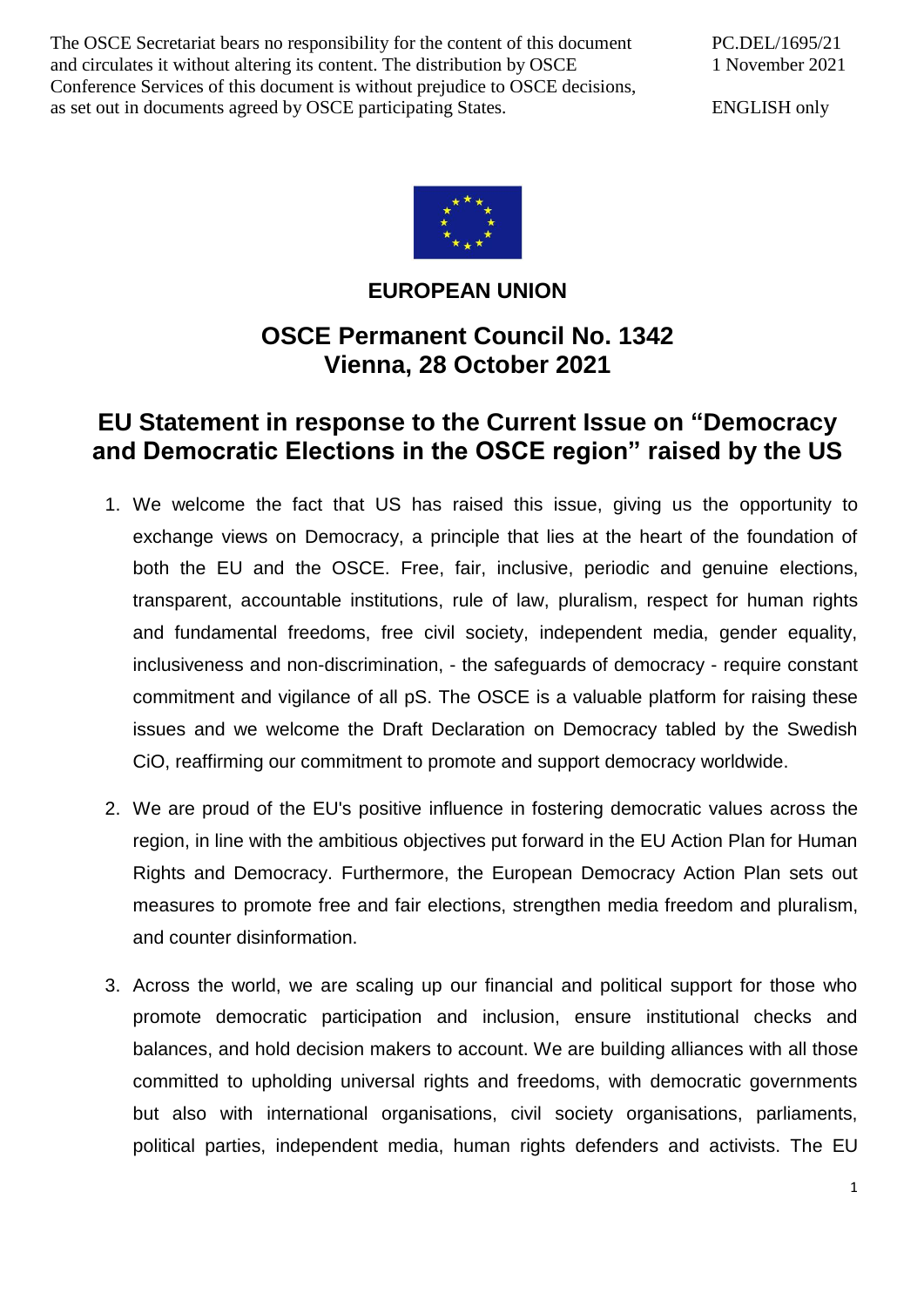

#### **EUROPEAN UNION**

election observation missions remain an integral part of our commitment to assisting our partners across the world when it comes to democracy, human rights and the rule of law.

- 4. OSCE/ODIHR plays a fundamental role in preserving democratic standards in the OSCE region, in particular when it comes to its election observation activities. Over the past 30 years, ODIHR has deployed over 400 election observation missions across the OSCE region. We take this opportunity to express our full support for the election monitoring carried out by ODIHR, together with the OSCE PA, as a valuable tool for the promotion of democratisation and respect for human rights across our region. We also underline the importance of ODIHR's role in securing a platform for civil society representatives and human rights defenders to interact with national authorities, ensuring their voices are heard.
- 5. The essential role of civic activists and human rights defenders is firmly rooted in the OSCE documents. Regrettably, the space for civil society continues to shrink across the OSCE region and courageous individuals frequently find themselves to be the target of oppression and persecution. These risks increase in situations of conflict, in countries where the judiciary does not enjoy independence and in situations where law enforcement personnel lack sufficient training.
- 6. The EU will continue to call on all participating States to live up to their international human rights obligations and OSCE commitments, as well as to speak up against the shrinking space, intimidation and reprisals against civil society and human rights defenders. Looking ahead, we encourage all participating States to further strengthen their engagement with the OSCE autonomous institutions as an invaluable source of guidance and support in implementing our commitments and safeguarding democracy.